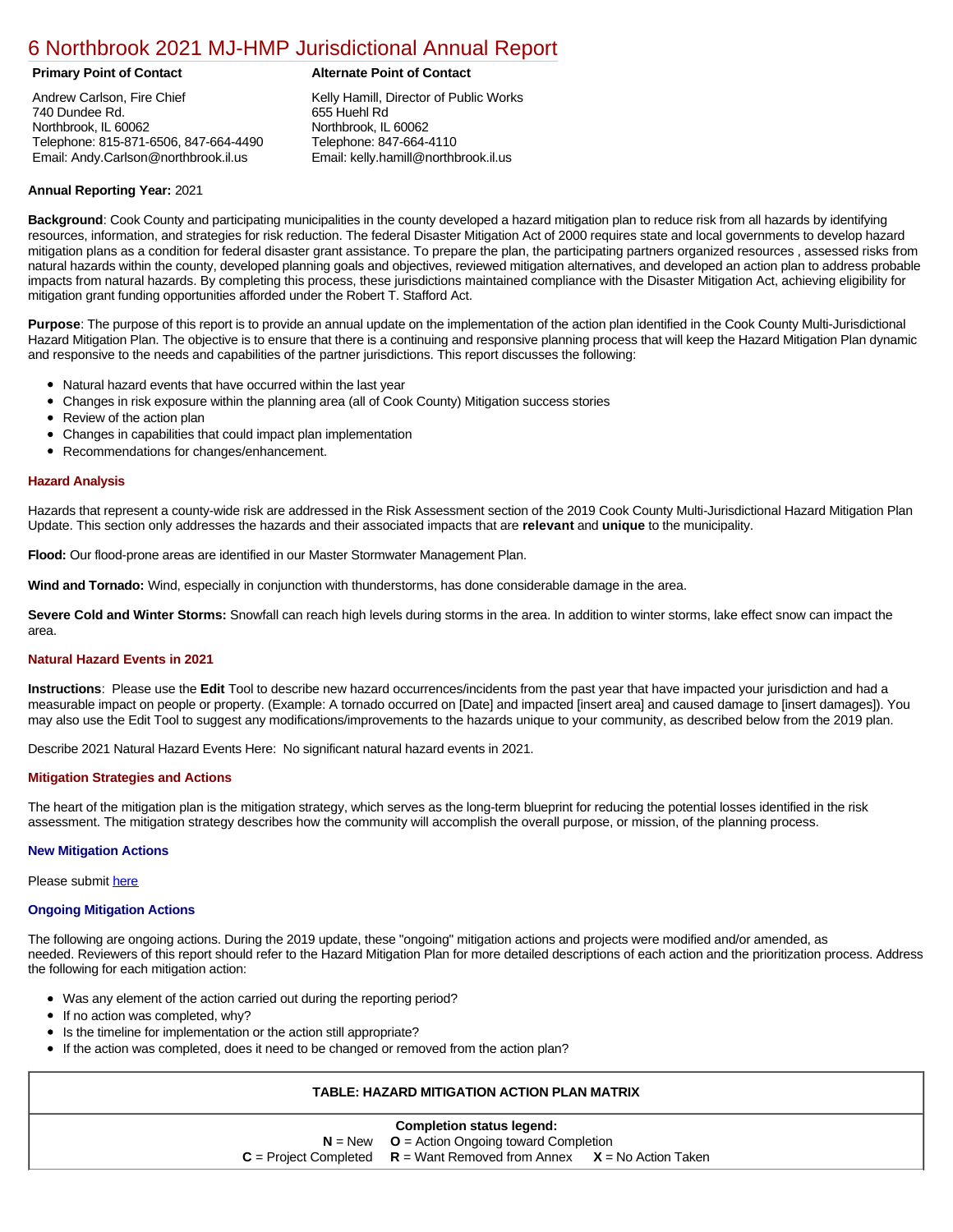| 2021 Status                                                                                 | 2020 Status                                                                     | 2019 Status                                       | <b>Hazards</b><br><b>Mitigated</b>                                        | <b>Objectives</b><br>Met | <b>Lead Agencies</b>                                                                                                                        | <b>Estimated</b><br>Cost | Sources of<br><b>Funding</b>                                  | <b>Timeline/Projected</b><br><b>Completion Date</b><br>(a)                                                                                             |
|---------------------------------------------------------------------------------------------|---------------------------------------------------------------------------------|---------------------------------------------------|---------------------------------------------------------------------------|--------------------------|---------------------------------------------------------------------------------------------------------------------------------------------|--------------------------|---------------------------------------------------------------|--------------------------------------------------------------------------------------------------------------------------------------------------------|
|                                                                                             |                                                                                 |                                                   |                                                                           |                          | Action N3.1—Integrate the hazard mitigation plan into other plans, ordinances, or programs to dictate land uses within the jurisdiction     |                          |                                                               |                                                                                                                                                        |
| <b>Status Description:</b>                                                                  |                                                                                 |                                                   |                                                                           |                          |                                                                                                                                             |                          |                                                               |                                                                                                                                                        |
| O                                                                                           | $\circ$                                                                         | Ongoing                                           | Αll                                                                       | 3, 4, 6, 10, 13          | Fire, Public<br>Works                                                                                                                       | Low                      | Local                                                         | Ongoing                                                                                                                                                |
|                                                                                             |                                                                                 |                                                   | Action N3.2-Update the municipality's emergency operations center         |                          |                                                                                                                                             |                          |                                                               |                                                                                                                                                        |
| <b>Status Description:</b>                                                                  |                                                                                 |                                                   |                                                                           |                          |                                                                                                                                             |                          |                                                               |                                                                                                                                                        |
| 2020: Completed                                                                             |                                                                                 |                                                   |                                                                           |                          |                                                                                                                                             |                          |                                                               |                                                                                                                                                        |
| C                                                                                           | C                                                                               | Ongoing                                           | All                                                                       | 1, 2, 5, 8               | Fire                                                                                                                                        | Low                      | Local                                                         | Short-term                                                                                                                                             |
|                                                                                             |                                                                                 | Action N3.3-Increase capability for snow removal. |                                                                           |                          |                                                                                                                                             |                          |                                                               |                                                                                                                                                        |
| <b>Status Description:</b>                                                                  |                                                                                 |                                                   |                                                                           |                          |                                                                                                                                             |                          |                                                               |                                                                                                                                                        |
| O                                                                                           | $\circ$                                                                         | Ongoing                                           | Severe Winter<br>Weather                                                  | 1.6.11                   | <b>Public Works</b>                                                                                                                         | High                     | <b>FEMA Hazard</b><br><b>Mitigation Grant</b><br><b>Funds</b> | Long-term                                                                                                                                              |
|                                                                                             |                                                                                 |                                                   |                                                                           |                          | Action N3.4—Strive to capture perishable data after significant hazard events to support future updates to the risk assessment of this plan |                          |                                                               |                                                                                                                                                        |
| <b>Status Description:</b>                                                                  |                                                                                 |                                                   |                                                                           |                          |                                                                                                                                             |                          |                                                               |                                                                                                                                                        |
| $\circ$                                                                                     | $\circ$                                                                         | Ongoing                                           | All                                                                       | 3, 6, 8                  | Planning, Public<br>Works                                                                                                                   | High                     | General<br>revenue, FEMA<br>Grants                            | Long-term and<br>ongoing                                                                                                                               |
|                                                                                             |                                                                                 |                                                   | public assistance and information on floodplain requirements and impacts. |                          | Action N3.5—Maintain good standing under the National Flood Insurance Program by implementing programs that meet or exceed the minimum NFIP |                          |                                                               | requirements. Such programs include enforcing an adopted flood damage prevention ordinance, participating in floodplain mapping updates, and providing |
| <b>Status Description:</b>                                                                  |                                                                                 |                                                   |                                                                           |                          |                                                                                                                                             |                          |                                                               |                                                                                                                                                        |
| O                                                                                           | $\circ$                                                                         | Ongoing                                           | Flood                                                                     | 3, 4, 6, 7, 9            | Planning, Public<br>Works                                                                                                                   | Low                      | Local                                                         | Ongoing                                                                                                                                                |
|                                                                                             |                                                                                 |                                                   |                                                                           |                          | Action N3.6—Consider the development of a post-disaster action plan, including a debris management plan                                     |                          |                                                               |                                                                                                                                                        |
| <b>Status Description:</b>                                                                  |                                                                                 |                                                   |                                                                           |                          |                                                                                                                                             |                          |                                                               |                                                                                                                                                        |
| $\circ$                                                                                     | $\Omega$                                                                        | Ongoing                                           | All                                                                       | 1, 6, 8                  | <b>Public Works</b>                                                                                                                         | Low                      | Local                                                         | Long-term                                                                                                                                              |
| Action N3.7-Maintain the municipality's tornado warning system                              |                                                                                 |                                                   |                                                                           |                          |                                                                                                                                             |                          |                                                               |                                                                                                                                                        |
| <b>Status Description:</b>                                                                  |                                                                                 |                                                   |                                                                           |                          |                                                                                                                                             |                          |                                                               |                                                                                                                                                        |
| $\circ$                                                                                     | $\circ$                                                                         | Ongoing                                           | Severe<br>Weather,<br>Tornado                                             | 1, 5, 6, 12              | Police, Fire                                                                                                                                | Low                      | Local                                                         | Ongoing                                                                                                                                                |
|                                                                                             | Action N3.8-Continue to support the county-wide actions identified in this plan |                                                   |                                                                           |                          |                                                                                                                                             |                          |                                                               |                                                                                                                                                        |
| <b>Status Description:</b>                                                                  |                                                                                 |                                                   |                                                                           |                          |                                                                                                                                             |                          |                                                               |                                                                                                                                                        |
| O                                                                                           | $\circ$                                                                         | Ongoing                                           | Multi-Hazard                                                              | All                      | All Departments                                                                                                                             | Low                      | Local                                                         | Ongoing                                                                                                                                                |
|                                                                                             |                                                                                 |                                                   |                                                                           |                          | Action N3.9—Establish and continue partnerships between public and private sectors including CERT                                           |                          |                                                               |                                                                                                                                                        |
| <b>Status Description:</b>                                                                  |                                                                                 |                                                   |                                                                           |                          |                                                                                                                                             |                          |                                                               |                                                                                                                                                        |
| $\circ$                                                                                     | $\circ$                                                                         | Ongoing                                           | Multi-Hazard                                                              | 3, 6, 8, 13              | All Departments                                                                                                                             | Low                      | Local                                                         | Ongoing                                                                                                                                                |
|                                                                                             |                                                                                 |                                                   |                                                                           |                          | Action N3.10—Strive to implement processes or structures to protect high-risk areas affected by floods                                      |                          |                                                               |                                                                                                                                                        |
| <b>Status Description:</b>                                                                  |                                                                                 |                                                   |                                                                           |                          |                                                                                                                                             |                          |                                                               |                                                                                                                                                        |
| O                                                                                           | $\circ$                                                                         | Ongoing                                           | Flood                                                                     | 2, 3, 6, 7, 9, 10        | Planning, Public<br>Works                                                                                                                   | High                     | General<br>revenue,<br>Grants                                 | Long-term                                                                                                                                              |
| Action N3.11-Actively participate in the plan maintenance strategy identified in this plan. |                                                                                 |                                                   |                                                                           |                          |                                                                                                                                             |                          |                                                               |                                                                                                                                                        |
| <b>Status Description:</b>                                                                  |                                                                                 |                                                   |                                                                           |                          |                                                                                                                                             |                          |                                                               |                                                                                                                                                        |
| O                                                                                           | $\circ$                                                                         | Ongoing                                           | All                                                                       | 3, 4, 6                  | DHSEM, Village                                                                                                                              | Low                      | General<br>Revenue                                            | Short-term                                                                                                                                             |
|                                                                                             |                                                                                 |                                                   |                                                                           |                          | Action N3.12-Implement Blackthorne Lane Stormwater Project- Improve street drainage collection system.                                      |                          |                                                               |                                                                                                                                                        |
| <b>Status Description:</b>                                                                  |                                                                                 |                                                   |                                                                           |                          |                                                                                                                                             |                          |                                                               |                                                                                                                                                        |
| 2020: Complete                                                                              |                                                                                 |                                                   |                                                                           |                          |                                                                                                                                             |                          |                                                               |                                                                                                                                                        |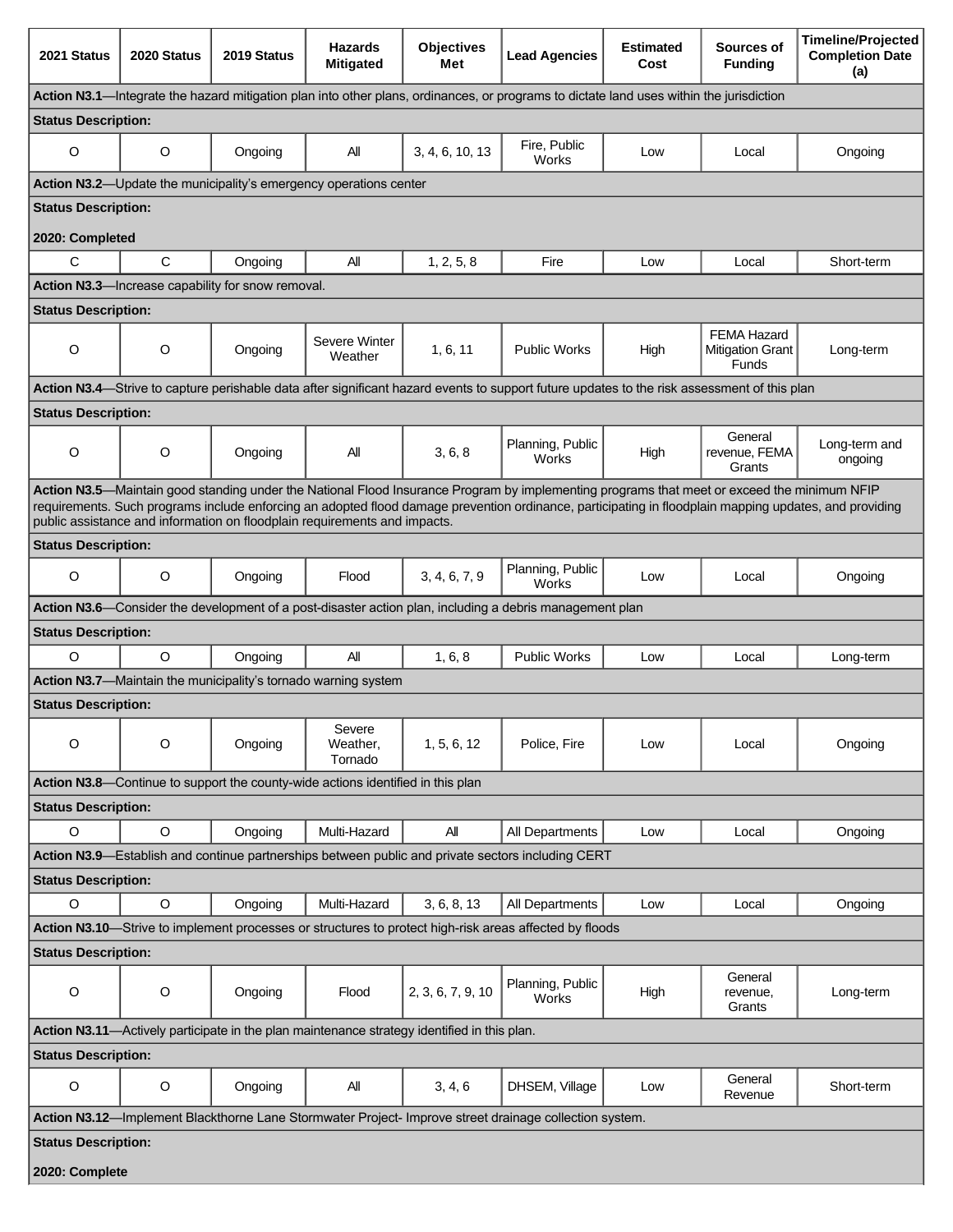| Action N3.13-Implement Williamsburg Drive/Old Post Road Stormwater Management Project (Master Stormwater Management Plan Project 21).<br><b>Status Description:</b><br>2020: Ongoing<br>Grants, Local<br>Village of<br>$\mathsf{R}$<br>\$270,000; Low<br>2, 3, 4, 12, 13<br>2025<br>Flood<br><b>Northbrook</b><br>Funds<br>Action N3.14—Implement Brittany Road Stormwater Management Project (Master Stormwater Management Plan Project 24).<br><b>Status Description:</b><br>2020: Completed<br>Village of<br>Grants, Local<br>$\mathbf C$<br>С<br>\$319,870; Low<br>2, 3, 4, 12, 13<br>2020<br><b>New</b><br>Flood<br>Northbrook<br>Funds<br>Action N3.15-Implement Dehne Subdivision Stormwater Management Project (Master Stormwater Management Plan Project 24).<br><b>Status Description:</b><br>2020: Complete<br>Grants, Local<br>Village of<br>C<br>$\mathbf C$<br>\$420,35; Low<br>2, 3, 4, 12, 13<br>2019<br><b>New</b><br>Flood<br>Northbrook<br>Funds<br>Action N3.16-Implement First Street/Center Avenue Stormwater Management Project (Master Stormwater Management Plan Project 24).<br><b>Status Description:</b><br>2020: Ongoing<br>Village of<br>Grants, Local<br>C<br>$\circ$<br>\$567,000; Low<br>2021<br><b>New</b><br>Flood<br>2, 3, 4, 12, 13<br>Northbrook<br><b>Funds</b><br>Action N3.17-Implement Landwehr Road/Sunset Trail Intersection Stormwater Management Project (Master Stormwater Management Plan Project 26).<br><b>Status Description:</b><br>2020: Ongoing<br>Village of<br>Grants, Local<br>\$525,250;<br>$\circ$<br>$\circ$<br><b>New</b><br>2, 3, 4, 12, 13<br>2021<br>Flood<br>Northbrook<br><b>Funds</b><br>Low<br>Action N3.18—Implement Longvalley Drive Stormwater Management Project (Master Stormwater Management Plan Project 27).<br><b>Status Description:</b><br>2020: Complete<br>Village of<br>Grants, Local<br>C<br>C<br>N<br>2, 3, 4, 12, 13<br>\$16,440; Low<br>2019<br>Flood<br>Northbrook<br>Funds<br>Action N3.19-Implement Second Street Culvert Replacement.<br><b>Status Description:</b><br>2020: Ongoing<br>2, 3, 4, 7, 12,<br>Grants, Local<br>Village of<br>$\mathsf O$<br>$\circ$<br>${\sf N}$<br>\$373,933; Low<br>Flood<br>2020<br>Northbrook<br><b>Funds</b><br>13<br>Action N3.20-Implement Surrey Lane Stormwater Management Project (Master Stormwater Management Plan Project 28).<br><b>Status Description:</b><br>2020: Completed<br>Grants, Local<br>Village of<br>\$130,902;<br>$\mathbf C$<br>$\mathbf C$<br>${\sf N}$<br>Flood<br>2, 3, 4, 12, 13<br>2020<br>Northbrook<br><b>Funds</b><br>Low<br>Action N3.21-Implement Wendy Drive Stormwater Management Project (Master Stormwater Management Plan Project 28).<br><b>Status Description:</b><br>2020: Completed<br>Village of<br>Grants, Local<br>С<br>C<br>\$765,000; Low<br>N<br>2, 3, 4, 12, 13<br>2020<br>Flood<br>Northbrook<br>Funds<br>Action N3.22-<br><b>Status Description:</b> | C | C | <b>New</b> | Flood | 2, 3, 4, 12, 13 | Village of<br><b>Northbrook</b> | \$263,000; Low | <b>Bonds</b> | October 2019 |
|-------------------------------------------------------------------------------------------------------------------------------------------------------------------------------------------------------------------------------------------------------------------------------------------------------------------------------------------------------------------------------------------------------------------------------------------------------------------------------------------------------------------------------------------------------------------------------------------------------------------------------------------------------------------------------------------------------------------------------------------------------------------------------------------------------------------------------------------------------------------------------------------------------------------------------------------------------------------------------------------------------------------------------------------------------------------------------------------------------------------------------------------------------------------------------------------------------------------------------------------------------------------------------------------------------------------------------------------------------------------------------------------------------------------------------------------------------------------------------------------------------------------------------------------------------------------------------------------------------------------------------------------------------------------------------------------------------------------------------------------------------------------------------------------------------------------------------------------------------------------------------------------------------------------------------------------------------------------------------------------------------------------------------------------------------------------------------------------------------------------------------------------------------------------------------------------------------------------------------------------------------------------------------------------------------------------------------------------------------------------------------------------------------------------------------------------------------------------------------------------------------------------------------------------------------------------------------------------------------------------------------------------------------------------------------------------------------------------------------------------------------------------------------------------------------------------------------------------------------------------------------------------------------------------------------------|---|---|------------|-------|-----------------|---------------------------------|----------------|--------------|--------------|
|                                                                                                                                                                                                                                                                                                                                                                                                                                                                                                                                                                                                                                                                                                                                                                                                                                                                                                                                                                                                                                                                                                                                                                                                                                                                                                                                                                                                                                                                                                                                                                                                                                                                                                                                                                                                                                                                                                                                                                                                                                                                                                                                                                                                                                                                                                                                                                                                                                                                                                                                                                                                                                                                                                                                                                                                                                                                                                                                     |   |   |            |       |                 |                                 |                |              |              |
|                                                                                                                                                                                                                                                                                                                                                                                                                                                                                                                                                                                                                                                                                                                                                                                                                                                                                                                                                                                                                                                                                                                                                                                                                                                                                                                                                                                                                                                                                                                                                                                                                                                                                                                                                                                                                                                                                                                                                                                                                                                                                                                                                                                                                                                                                                                                                                                                                                                                                                                                                                                                                                                                                                                                                                                                                                                                                                                                     |   |   |            |       |                 |                                 |                |              |              |
|                                                                                                                                                                                                                                                                                                                                                                                                                                                                                                                                                                                                                                                                                                                                                                                                                                                                                                                                                                                                                                                                                                                                                                                                                                                                                                                                                                                                                                                                                                                                                                                                                                                                                                                                                                                                                                                                                                                                                                                                                                                                                                                                                                                                                                                                                                                                                                                                                                                                                                                                                                                                                                                                                                                                                                                                                                                                                                                                     |   |   |            |       |                 |                                 |                |              |              |
|                                                                                                                                                                                                                                                                                                                                                                                                                                                                                                                                                                                                                                                                                                                                                                                                                                                                                                                                                                                                                                                                                                                                                                                                                                                                                                                                                                                                                                                                                                                                                                                                                                                                                                                                                                                                                                                                                                                                                                                                                                                                                                                                                                                                                                                                                                                                                                                                                                                                                                                                                                                                                                                                                                                                                                                                                                                                                                                                     |   |   |            |       |                 |                                 |                |              |              |
|                                                                                                                                                                                                                                                                                                                                                                                                                                                                                                                                                                                                                                                                                                                                                                                                                                                                                                                                                                                                                                                                                                                                                                                                                                                                                                                                                                                                                                                                                                                                                                                                                                                                                                                                                                                                                                                                                                                                                                                                                                                                                                                                                                                                                                                                                                                                                                                                                                                                                                                                                                                                                                                                                                                                                                                                                                                                                                                                     |   |   |            |       |                 |                                 |                |              |              |
|                                                                                                                                                                                                                                                                                                                                                                                                                                                                                                                                                                                                                                                                                                                                                                                                                                                                                                                                                                                                                                                                                                                                                                                                                                                                                                                                                                                                                                                                                                                                                                                                                                                                                                                                                                                                                                                                                                                                                                                                                                                                                                                                                                                                                                                                                                                                                                                                                                                                                                                                                                                                                                                                                                                                                                                                                                                                                                                                     |   |   |            |       |                 |                                 |                |              |              |
|                                                                                                                                                                                                                                                                                                                                                                                                                                                                                                                                                                                                                                                                                                                                                                                                                                                                                                                                                                                                                                                                                                                                                                                                                                                                                                                                                                                                                                                                                                                                                                                                                                                                                                                                                                                                                                                                                                                                                                                                                                                                                                                                                                                                                                                                                                                                                                                                                                                                                                                                                                                                                                                                                                                                                                                                                                                                                                                                     |   |   |            |       |                 |                                 |                |              |              |
|                                                                                                                                                                                                                                                                                                                                                                                                                                                                                                                                                                                                                                                                                                                                                                                                                                                                                                                                                                                                                                                                                                                                                                                                                                                                                                                                                                                                                                                                                                                                                                                                                                                                                                                                                                                                                                                                                                                                                                                                                                                                                                                                                                                                                                                                                                                                                                                                                                                                                                                                                                                                                                                                                                                                                                                                                                                                                                                                     |   |   |            |       |                 |                                 |                |              |              |
|                                                                                                                                                                                                                                                                                                                                                                                                                                                                                                                                                                                                                                                                                                                                                                                                                                                                                                                                                                                                                                                                                                                                                                                                                                                                                                                                                                                                                                                                                                                                                                                                                                                                                                                                                                                                                                                                                                                                                                                                                                                                                                                                                                                                                                                                                                                                                                                                                                                                                                                                                                                                                                                                                                                                                                                                                                                                                                                                     |   |   |            |       |                 |                                 |                |              |              |
|                                                                                                                                                                                                                                                                                                                                                                                                                                                                                                                                                                                                                                                                                                                                                                                                                                                                                                                                                                                                                                                                                                                                                                                                                                                                                                                                                                                                                                                                                                                                                                                                                                                                                                                                                                                                                                                                                                                                                                                                                                                                                                                                                                                                                                                                                                                                                                                                                                                                                                                                                                                                                                                                                                                                                                                                                                                                                                                                     |   |   |            |       |                 |                                 |                |              |              |
|                                                                                                                                                                                                                                                                                                                                                                                                                                                                                                                                                                                                                                                                                                                                                                                                                                                                                                                                                                                                                                                                                                                                                                                                                                                                                                                                                                                                                                                                                                                                                                                                                                                                                                                                                                                                                                                                                                                                                                                                                                                                                                                                                                                                                                                                                                                                                                                                                                                                                                                                                                                                                                                                                                                                                                                                                                                                                                                                     |   |   |            |       |                 |                                 |                |              |              |
|                                                                                                                                                                                                                                                                                                                                                                                                                                                                                                                                                                                                                                                                                                                                                                                                                                                                                                                                                                                                                                                                                                                                                                                                                                                                                                                                                                                                                                                                                                                                                                                                                                                                                                                                                                                                                                                                                                                                                                                                                                                                                                                                                                                                                                                                                                                                                                                                                                                                                                                                                                                                                                                                                                                                                                                                                                                                                                                                     |   |   |            |       |                 |                                 |                |              |              |
|                                                                                                                                                                                                                                                                                                                                                                                                                                                                                                                                                                                                                                                                                                                                                                                                                                                                                                                                                                                                                                                                                                                                                                                                                                                                                                                                                                                                                                                                                                                                                                                                                                                                                                                                                                                                                                                                                                                                                                                                                                                                                                                                                                                                                                                                                                                                                                                                                                                                                                                                                                                                                                                                                                                                                                                                                                                                                                                                     |   |   |            |       |                 |                                 |                |              |              |
|                                                                                                                                                                                                                                                                                                                                                                                                                                                                                                                                                                                                                                                                                                                                                                                                                                                                                                                                                                                                                                                                                                                                                                                                                                                                                                                                                                                                                                                                                                                                                                                                                                                                                                                                                                                                                                                                                                                                                                                                                                                                                                                                                                                                                                                                                                                                                                                                                                                                                                                                                                                                                                                                                                                                                                                                                                                                                                                                     |   |   |            |       |                 |                                 |                |              |              |
|                                                                                                                                                                                                                                                                                                                                                                                                                                                                                                                                                                                                                                                                                                                                                                                                                                                                                                                                                                                                                                                                                                                                                                                                                                                                                                                                                                                                                                                                                                                                                                                                                                                                                                                                                                                                                                                                                                                                                                                                                                                                                                                                                                                                                                                                                                                                                                                                                                                                                                                                                                                                                                                                                                                                                                                                                                                                                                                                     |   |   |            |       |                 |                                 |                |              |              |
|                                                                                                                                                                                                                                                                                                                                                                                                                                                                                                                                                                                                                                                                                                                                                                                                                                                                                                                                                                                                                                                                                                                                                                                                                                                                                                                                                                                                                                                                                                                                                                                                                                                                                                                                                                                                                                                                                                                                                                                                                                                                                                                                                                                                                                                                                                                                                                                                                                                                                                                                                                                                                                                                                                                                                                                                                                                                                                                                     |   |   |            |       |                 |                                 |                |              |              |
|                                                                                                                                                                                                                                                                                                                                                                                                                                                                                                                                                                                                                                                                                                                                                                                                                                                                                                                                                                                                                                                                                                                                                                                                                                                                                                                                                                                                                                                                                                                                                                                                                                                                                                                                                                                                                                                                                                                                                                                                                                                                                                                                                                                                                                                                                                                                                                                                                                                                                                                                                                                                                                                                                                                                                                                                                                                                                                                                     |   |   |            |       |                 |                                 |                |              |              |
|                                                                                                                                                                                                                                                                                                                                                                                                                                                                                                                                                                                                                                                                                                                                                                                                                                                                                                                                                                                                                                                                                                                                                                                                                                                                                                                                                                                                                                                                                                                                                                                                                                                                                                                                                                                                                                                                                                                                                                                                                                                                                                                                                                                                                                                                                                                                                                                                                                                                                                                                                                                                                                                                                                                                                                                                                                                                                                                                     |   |   |            |       |                 |                                 |                |              |              |
|                                                                                                                                                                                                                                                                                                                                                                                                                                                                                                                                                                                                                                                                                                                                                                                                                                                                                                                                                                                                                                                                                                                                                                                                                                                                                                                                                                                                                                                                                                                                                                                                                                                                                                                                                                                                                                                                                                                                                                                                                                                                                                                                                                                                                                                                                                                                                                                                                                                                                                                                                                                                                                                                                                                                                                                                                                                                                                                                     |   |   |            |       |                 |                                 |                |              |              |
|                                                                                                                                                                                                                                                                                                                                                                                                                                                                                                                                                                                                                                                                                                                                                                                                                                                                                                                                                                                                                                                                                                                                                                                                                                                                                                                                                                                                                                                                                                                                                                                                                                                                                                                                                                                                                                                                                                                                                                                                                                                                                                                                                                                                                                                                                                                                                                                                                                                                                                                                                                                                                                                                                                                                                                                                                                                                                                                                     |   |   |            |       |                 |                                 |                |              |              |
|                                                                                                                                                                                                                                                                                                                                                                                                                                                                                                                                                                                                                                                                                                                                                                                                                                                                                                                                                                                                                                                                                                                                                                                                                                                                                                                                                                                                                                                                                                                                                                                                                                                                                                                                                                                                                                                                                                                                                                                                                                                                                                                                                                                                                                                                                                                                                                                                                                                                                                                                                                                                                                                                                                                                                                                                                                                                                                                                     |   |   |            |       |                 |                                 |                |              |              |
|                                                                                                                                                                                                                                                                                                                                                                                                                                                                                                                                                                                                                                                                                                                                                                                                                                                                                                                                                                                                                                                                                                                                                                                                                                                                                                                                                                                                                                                                                                                                                                                                                                                                                                                                                                                                                                                                                                                                                                                                                                                                                                                                                                                                                                                                                                                                                                                                                                                                                                                                                                                                                                                                                                                                                                                                                                                                                                                                     |   |   |            |       |                 |                                 |                |              |              |
|                                                                                                                                                                                                                                                                                                                                                                                                                                                                                                                                                                                                                                                                                                                                                                                                                                                                                                                                                                                                                                                                                                                                                                                                                                                                                                                                                                                                                                                                                                                                                                                                                                                                                                                                                                                                                                                                                                                                                                                                                                                                                                                                                                                                                                                                                                                                                                                                                                                                                                                                                                                                                                                                                                                                                                                                                                                                                                                                     |   |   |            |       |                 |                                 |                |              |              |
|                                                                                                                                                                                                                                                                                                                                                                                                                                                                                                                                                                                                                                                                                                                                                                                                                                                                                                                                                                                                                                                                                                                                                                                                                                                                                                                                                                                                                                                                                                                                                                                                                                                                                                                                                                                                                                                                                                                                                                                                                                                                                                                                                                                                                                                                                                                                                                                                                                                                                                                                                                                                                                                                                                                                                                                                                                                                                                                                     |   |   |            |       |                 |                                 |                |              |              |
|                                                                                                                                                                                                                                                                                                                                                                                                                                                                                                                                                                                                                                                                                                                                                                                                                                                                                                                                                                                                                                                                                                                                                                                                                                                                                                                                                                                                                                                                                                                                                                                                                                                                                                                                                                                                                                                                                                                                                                                                                                                                                                                                                                                                                                                                                                                                                                                                                                                                                                                                                                                                                                                                                                                                                                                                                                                                                                                                     |   |   |            |       |                 |                                 |                |              |              |
|                                                                                                                                                                                                                                                                                                                                                                                                                                                                                                                                                                                                                                                                                                                                                                                                                                                                                                                                                                                                                                                                                                                                                                                                                                                                                                                                                                                                                                                                                                                                                                                                                                                                                                                                                                                                                                                                                                                                                                                                                                                                                                                                                                                                                                                                                                                                                                                                                                                                                                                                                                                                                                                                                                                                                                                                                                                                                                                                     |   |   |            |       |                 |                                 |                |              |              |
|                                                                                                                                                                                                                                                                                                                                                                                                                                                                                                                                                                                                                                                                                                                                                                                                                                                                                                                                                                                                                                                                                                                                                                                                                                                                                                                                                                                                                                                                                                                                                                                                                                                                                                                                                                                                                                                                                                                                                                                                                                                                                                                                                                                                                                                                                                                                                                                                                                                                                                                                                                                                                                                                                                                                                                                                                                                                                                                                     |   |   |            |       |                 |                                 |                |              |              |
|                                                                                                                                                                                                                                                                                                                                                                                                                                                                                                                                                                                                                                                                                                                                                                                                                                                                                                                                                                                                                                                                                                                                                                                                                                                                                                                                                                                                                                                                                                                                                                                                                                                                                                                                                                                                                                                                                                                                                                                                                                                                                                                                                                                                                                                                                                                                                                                                                                                                                                                                                                                                                                                                                                                                                                                                                                                                                                                                     |   |   |            |       |                 |                                 |                |              |              |
|                                                                                                                                                                                                                                                                                                                                                                                                                                                                                                                                                                                                                                                                                                                                                                                                                                                                                                                                                                                                                                                                                                                                                                                                                                                                                                                                                                                                                                                                                                                                                                                                                                                                                                                                                                                                                                                                                                                                                                                                                                                                                                                                                                                                                                                                                                                                                                                                                                                                                                                                                                                                                                                                                                                                                                                                                                                                                                                                     |   |   |            |       |                 |                                 |                |              |              |
|                                                                                                                                                                                                                                                                                                                                                                                                                                                                                                                                                                                                                                                                                                                                                                                                                                                                                                                                                                                                                                                                                                                                                                                                                                                                                                                                                                                                                                                                                                                                                                                                                                                                                                                                                                                                                                                                                                                                                                                                                                                                                                                                                                                                                                                                                                                                                                                                                                                                                                                                                                                                                                                                                                                                                                                                                                                                                                                                     |   |   |            |       |                 |                                 |                |              |              |
|                                                                                                                                                                                                                                                                                                                                                                                                                                                                                                                                                                                                                                                                                                                                                                                                                                                                                                                                                                                                                                                                                                                                                                                                                                                                                                                                                                                                                                                                                                                                                                                                                                                                                                                                                                                                                                                                                                                                                                                                                                                                                                                                                                                                                                                                                                                                                                                                                                                                                                                                                                                                                                                                                                                                                                                                                                                                                                                                     |   |   |            |       |                 |                                 |                |              |              |
|                                                                                                                                                                                                                                                                                                                                                                                                                                                                                                                                                                                                                                                                                                                                                                                                                                                                                                                                                                                                                                                                                                                                                                                                                                                                                                                                                                                                                                                                                                                                                                                                                                                                                                                                                                                                                                                                                                                                                                                                                                                                                                                                                                                                                                                                                                                                                                                                                                                                                                                                                                                                                                                                                                                                                                                                                                                                                                                                     |   |   |            |       |                 |                                 |                |              |              |
|                                                                                                                                                                                                                                                                                                                                                                                                                                                                                                                                                                                                                                                                                                                                                                                                                                                                                                                                                                                                                                                                                                                                                                                                                                                                                                                                                                                                                                                                                                                                                                                                                                                                                                                                                                                                                                                                                                                                                                                                                                                                                                                                                                                                                                                                                                                                                                                                                                                                                                                                                                                                                                                                                                                                                                                                                                                                                                                                     |   |   |            |       |                 |                                 |                |              |              |
|                                                                                                                                                                                                                                                                                                                                                                                                                                                                                                                                                                                                                                                                                                                                                                                                                                                                                                                                                                                                                                                                                                                                                                                                                                                                                                                                                                                                                                                                                                                                                                                                                                                                                                                                                                                                                                                                                                                                                                                                                                                                                                                                                                                                                                                                                                                                                                                                                                                                                                                                                                                                                                                                                                                                                                                                                                                                                                                                     |   |   |            |       |                 |                                 |                |              |              |
|                                                                                                                                                                                                                                                                                                                                                                                                                                                                                                                                                                                                                                                                                                                                                                                                                                                                                                                                                                                                                                                                                                                                                                                                                                                                                                                                                                                                                                                                                                                                                                                                                                                                                                                                                                                                                                                                                                                                                                                                                                                                                                                                                                                                                                                                                                                                                                                                                                                                                                                                                                                                                                                                                                                                                                                                                                                                                                                                     |   |   |            |       |                 |                                 |                |              |              |
|                                                                                                                                                                                                                                                                                                                                                                                                                                                                                                                                                                                                                                                                                                                                                                                                                                                                                                                                                                                                                                                                                                                                                                                                                                                                                                                                                                                                                                                                                                                                                                                                                                                                                                                                                                                                                                                                                                                                                                                                                                                                                                                                                                                                                                                                                                                                                                                                                                                                                                                                                                                                                                                                                                                                                                                                                                                                                                                                     |   |   |            |       |                 |                                 |                |              |              |
|                                                                                                                                                                                                                                                                                                                                                                                                                                                                                                                                                                                                                                                                                                                                                                                                                                                                                                                                                                                                                                                                                                                                                                                                                                                                                                                                                                                                                                                                                                                                                                                                                                                                                                                                                                                                                                                                                                                                                                                                                                                                                                                                                                                                                                                                                                                                                                                                                                                                                                                                                                                                                                                                                                                                                                                                                                                                                                                                     |   |   |            |       |                 |                                 |                |              |              |
|                                                                                                                                                                                                                                                                                                                                                                                                                                                                                                                                                                                                                                                                                                                                                                                                                                                                                                                                                                                                                                                                                                                                                                                                                                                                                                                                                                                                                                                                                                                                                                                                                                                                                                                                                                                                                                                                                                                                                                                                                                                                                                                                                                                                                                                                                                                                                                                                                                                                                                                                                                                                                                                                                                                                                                                                                                                                                                                                     |   |   |            |       |                 |                                 |                |              |              |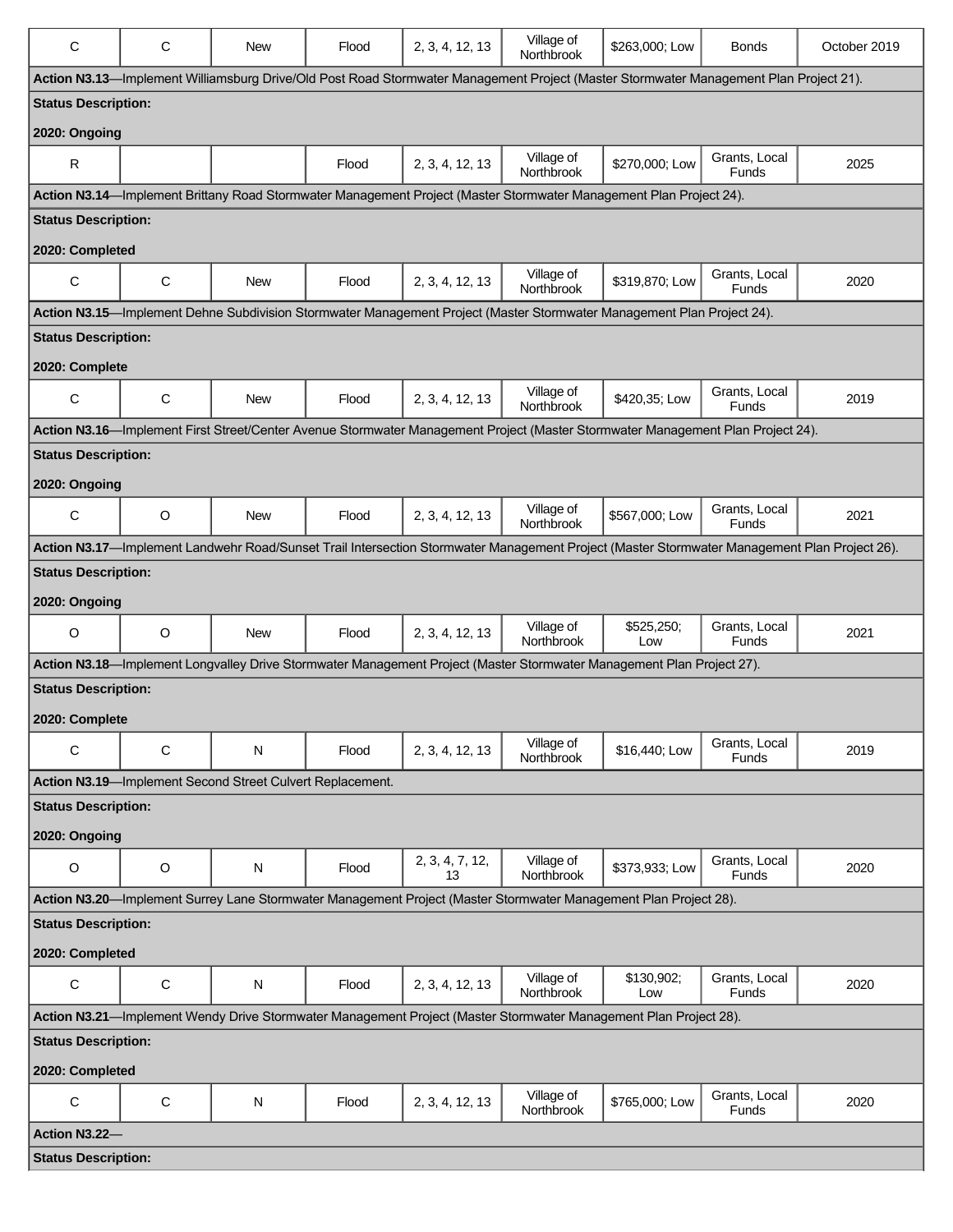| вı |  | $\overline{\phantom{0}}$<br>Floog | $\cdots$<br>Villade of<br>Northbrook | \$375,000 | Local<br>Funds | 2023 |
|----|--|-----------------------------------|--------------------------------------|-----------|----------------|------|
|    |  |                                   |                                      |           |                |      |

a. Ongoing indicates continuation of an action that is already in place. Short-term indicates implementation within five years. Long-term indicates implementation after five years.

**Mitigation Success Stories:** Examples of mitigation success stories include, but are not limited to: received a Grant, completed a major mitigation project, etc.

Future Needs: Examples of future needs include, but are not limited to: receiving training to better understand the mitigation grant application process, studies that may be needed to better understand hazards/risks, etc.

The Village Storm Water Commission will be creating a third addendum the the Storm Water Management Plan in 2022. This addendum will include a list of new projects that will be added to the Hazard Mitigation Plan next year.